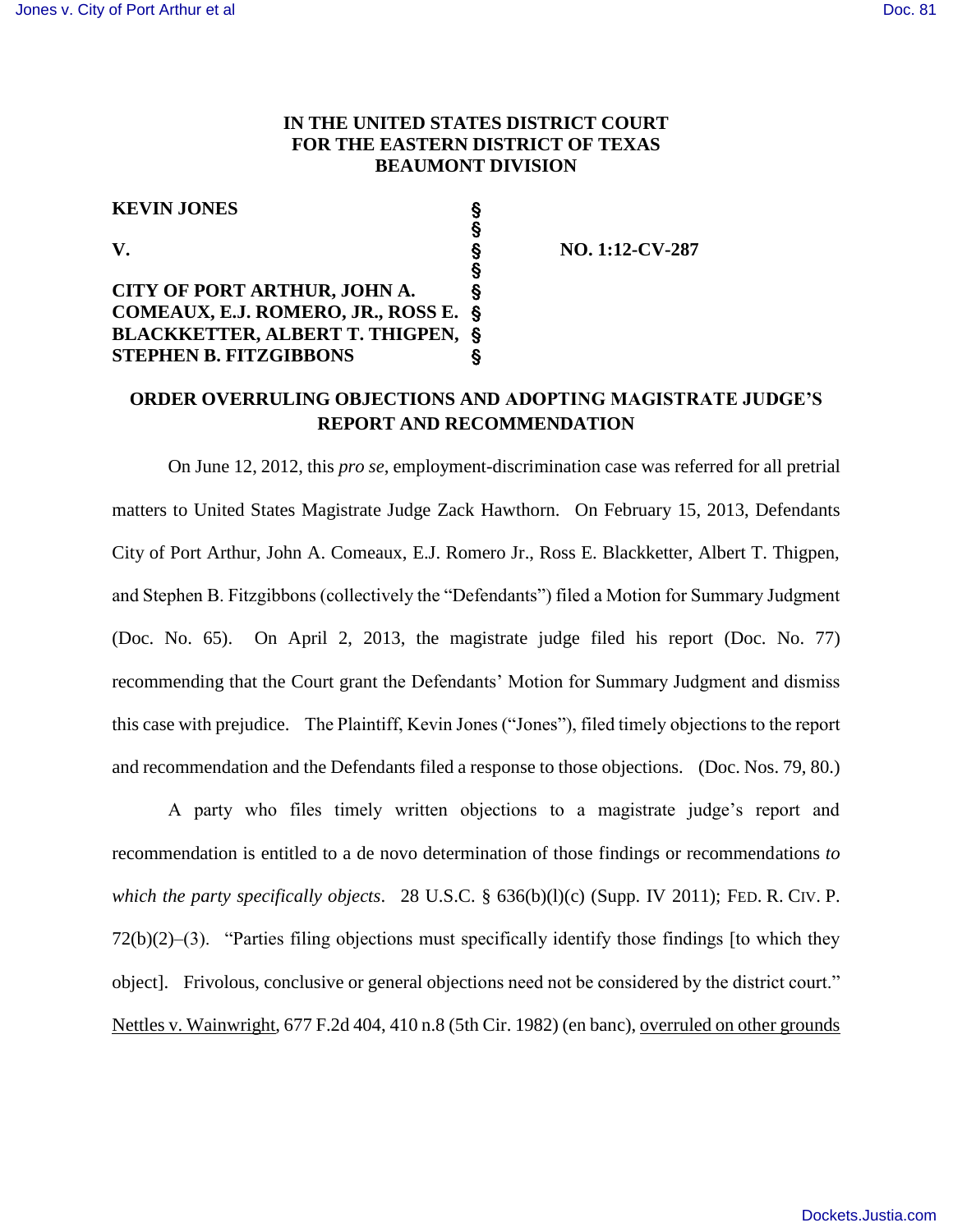by Douglass v. United Servs. Auto. Ass'n, 79 F.3d 1415 (5th Cir. 1996) (en banc).<sup>1</sup> Jones's objections do not identify any specific issues of law or fact, among those set forth in the magistrate judge's report and recommendation, with which he disagrees. Therefore, Jones fails to invoke his right to a de novo review of the report and recommendation. Nonetheless, in light of Jones's *pro se* status, the Court has undertaken a de novo review of the report and recommendation and objections, and the Court concludes that the magistrate judge's findings and conclusions are correct. See Douglass, 79 F.3d at 1429 (noting that a district court may alternatively find the magistrate judge's findings and conclusions were correct even though a party did not properly object to the report and recommendation).

The magistrate judge correctly analyzed Jones's race-based employment discrimination claim under 42 U.S.C. § 1983 using a modified *McDonnell Douglas* burden-shifting framework. Under that framework, the magistrate judge found that Jones established a prima facie case of race-based employment discrimination since Jones was qualified for his job, terminated, and then replaced by an individual of another race. The magistrate judge then went on to find that the Defendants articulated a legitimate non-discriminatory reason for Jones's termination—Jones's repeated refusal to follow a direct, legal order of a superior. Finally, the magistrate judge found that Jones had failed to offer evidence creating a genuine issue of material fact that either: (1) the Defendants' reason is not true, but is instead a pretext for discrimination; or (2) that the Defendants' reason, while true, is only one of the reasons for their conduct, and another motivating factor is Jones's race. See (Doc. No. 77, at 19) (quoting Assariathu v. Lone Star Health Mgmt. Assocs., No. 12-10730, 2013 U.S. App. LEXIS 4597, at \*6 (5th Cir. Mar. 6, 2013) (unpublished opinion) (quoting Rachid v. Jack In The Box, Inc., 376 F.3d 305, 312 (5th Cir. 2004))).

 $\overline{a}$ 

<sup>1</sup> . In his report and recommendation, the magistrate judge clearly informed the parties of these requirements. See (Doc. No. 77, at 20).